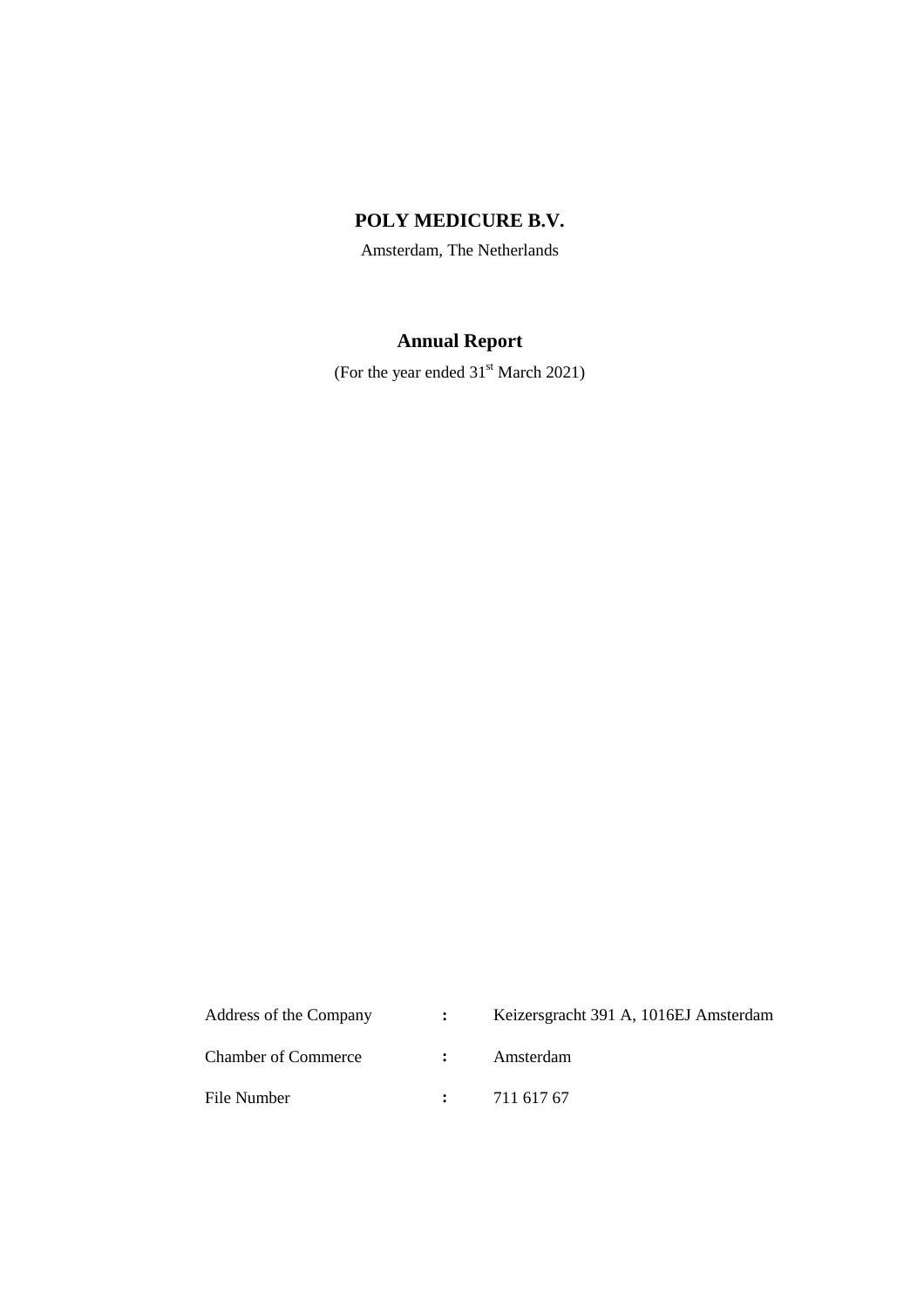# **Table of contents**

|                                                                           | Page   |
|---------------------------------------------------------------------------|--------|
| 1. Balance Sheet as at $31st$ March 2021                                  |        |
| 2. Profit and Loss account for the year ended 31 <sup>st</sup> March 2021 |        |
| 3. Notes to the Financial Statements                                      | $5-10$ |
| 4. Other Information                                                      |        |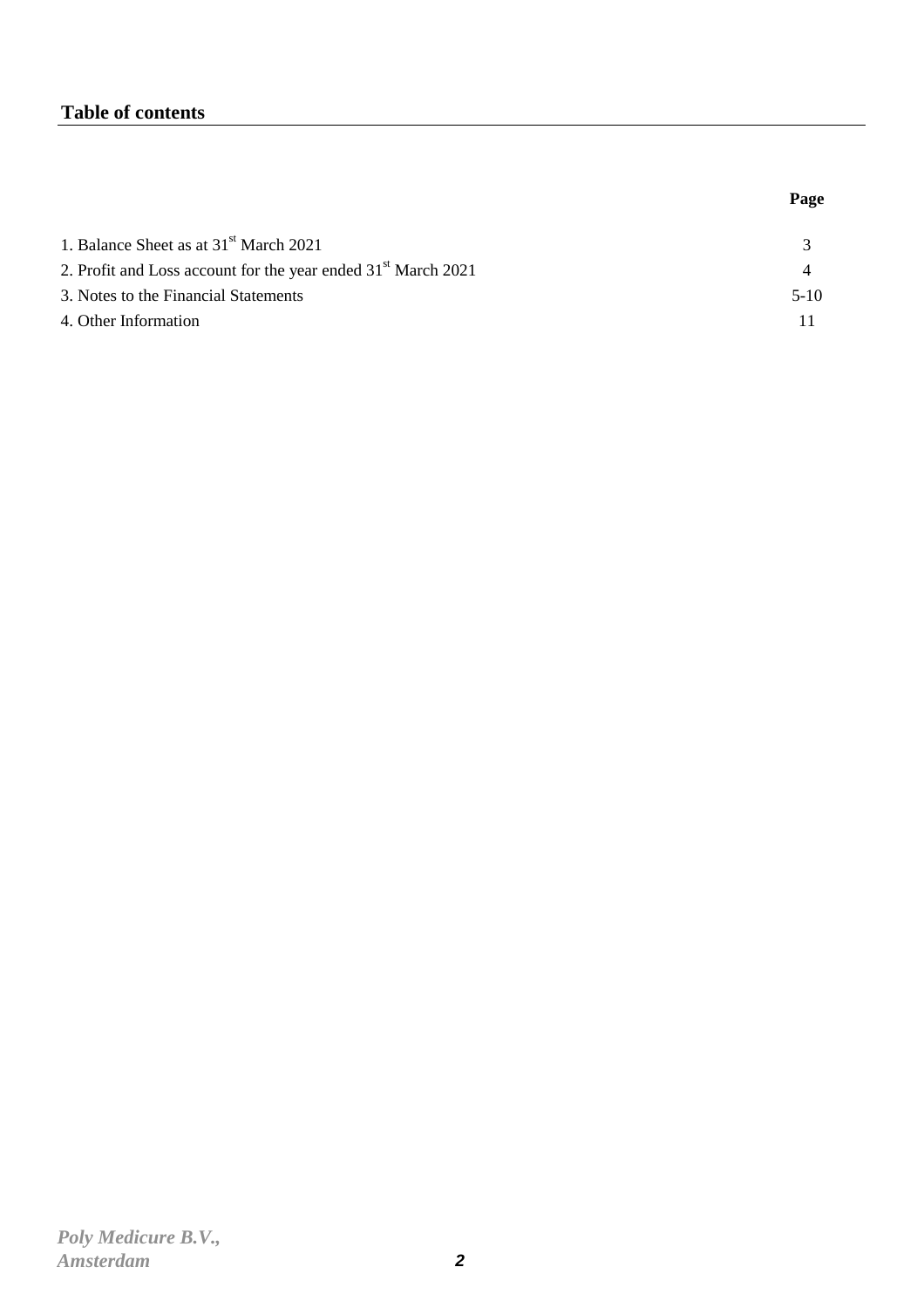# **Balance Sheet as at 31st March 2021**

*(Before proposed result appropriation)*

|                                                              | <b>Notes</b>     | 31-Mar-2021 | 31-Mar-2020 |
|--------------------------------------------------------------|------------------|-------------|-------------|
|                                                              |                  | <b>EUR</b>  | <b>EUR</b>  |
| <b>Fixed assets</b>                                          |                  |             |             |
| Intangible fixed assets                                      | $\mathbf{1}$     | 3,284,606   | 3,475,942   |
| Tangible fixed assets                                        | $\boldsymbol{2}$ | 856         | 1,161       |
| Financial fixed assets                                       | 3                | 1,024,524   | 673,808     |
|                                                              |                  | 4,309,986   | 4,150,911   |
| <b>Current assets</b>                                        |                  |             |             |
| Receivables, including prepayments                           | 4                | 8,000       | 8,000       |
| Other receivables                                            | 5                | 60          | 931         |
| Cash and cash equivalents                                    | 6                | 5,438       | 7,310       |
|                                                              |                  | 13,498      | 16,241      |
| <b>Short-term liabilities</b>                                |                  |             |             |
| Short-term and accrued liabilities                           | $\overline{7}$   | 5,926       | 6,069       |
| <b>Balance of current assets less short-term liabilities</b> |                  | 7,572       | 10,172      |
| <b>Balance of assets less short-term liabilities</b>         |                  | 4,317,558   | 4,161,082   |
| <b>Shareholders' equity</b>                                  | $\bf 8$          |             |             |
| Issued and paid up capital                                   |                  | 1,230,000   | 1,230,000   |
| Share premium                                                |                  | 3,075,000   | 3,075,000   |
| Revaluation reserve                                          |                  | 194,001     |             |
| Retained earnings                                            |                  | (143,918)   | (24, 663)   |
| Result for the year                                          |                  | (37, 525)   | (119, 255)  |
|                                                              |                  | 4,317,558   | 4,161,082   |
|                                                              |                  |             |             |
|                                                              |                  | 4,317,558   | 4,161,082   |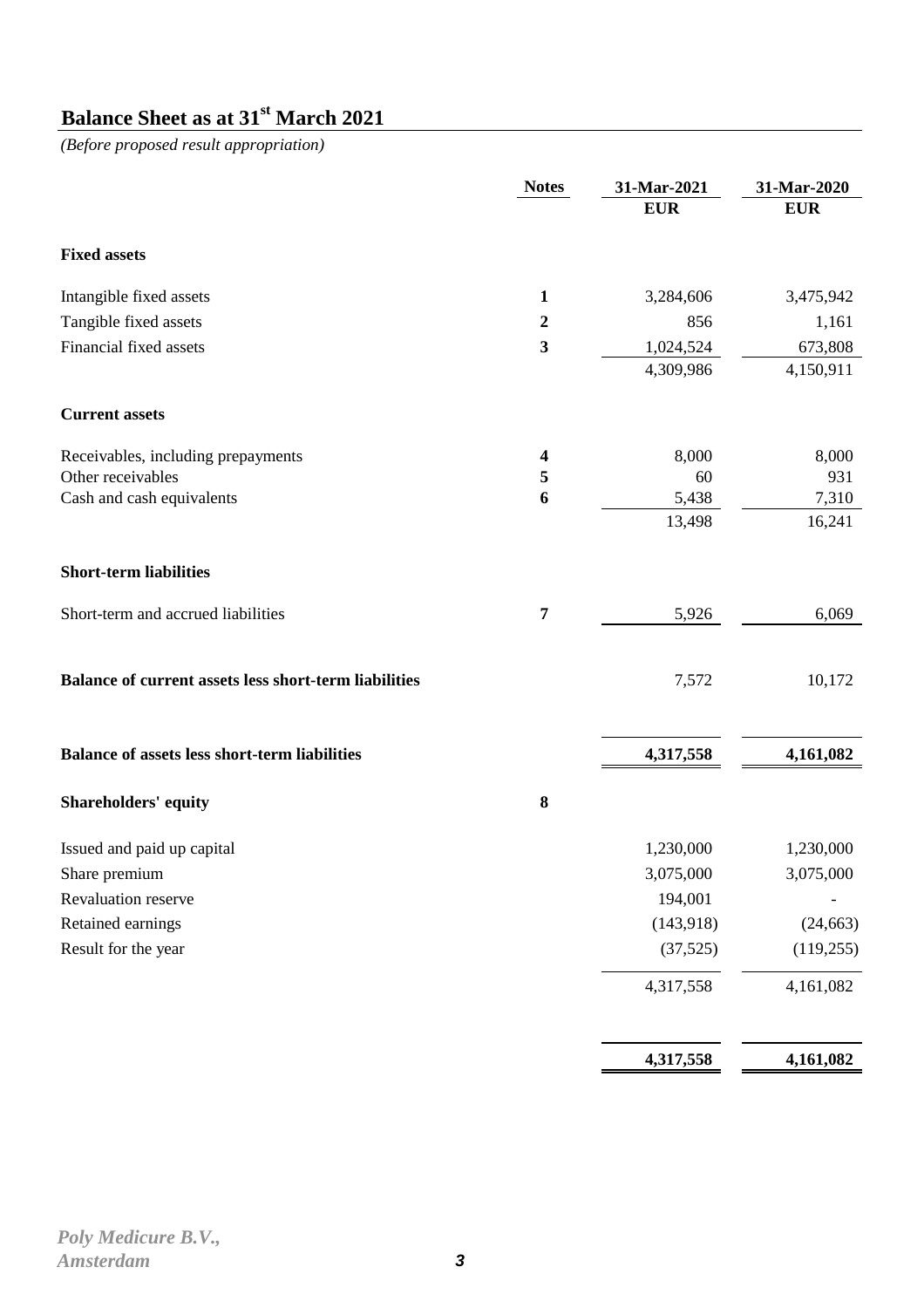# **Profit and Loss account for the year ended 31st March 2021**

|                                 | <b>Notes</b> | 2020-21    | 2019-20    |
|---------------------------------|--------------|------------|------------|
|                                 |              | <b>EUR</b> | <b>EUR</b> |
| <b>Operating Income</b>         |              |            |            |
| Operating Income                | 9            | 7,000.00   |            |
| <b>Operating expenses</b>       |              |            |            |
| Other operating expenses        | 10           | (9,599)    | (25, 628)  |
| Depreciation and amortization   | 11           | (191, 641) | (191, 642) |
| <b>Total operating expenses</b> |              | (201, 240) | (217,270)  |
| <b>Result before taxation</b>   |              | (194, 240) | (217,270)  |
| Taxes on results                |              |            |            |
| <b>Result after taxation</b>    |              | (194, 240) | (217,270)  |
| <b>Holding activities</b>       |              |            |            |
| Results from subsidiaries       | 12           | 156,715    | 98,015     |
| Net result after taxation       |              | (37, 525)  | (119, 255) |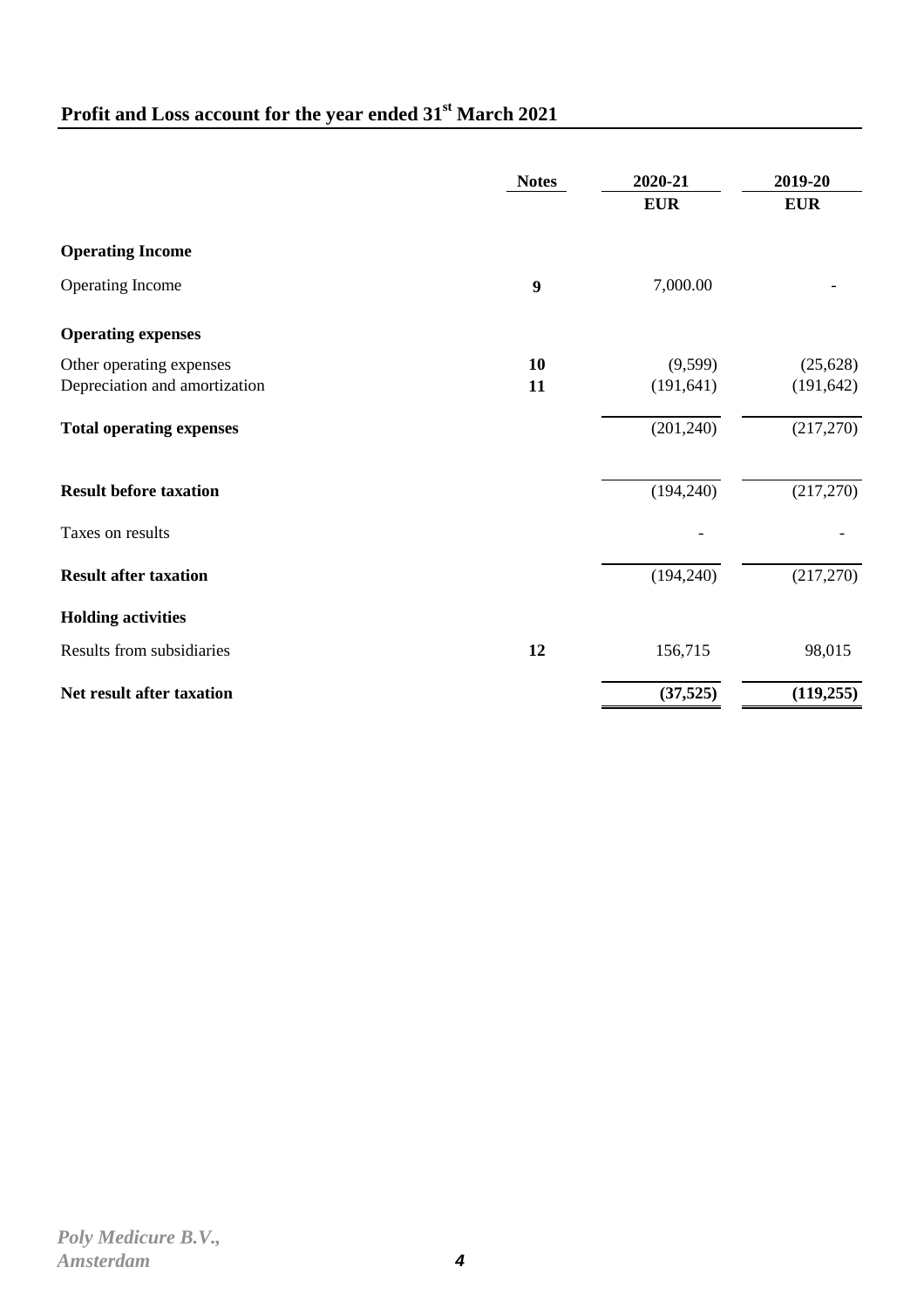# **Notes to the Financial Statements**

## **Activities**

Poly Medicure B.V. (the "Company") is a private company with limited liability having its statutory seat in Amsterdam and its registered address at Keizersgracht 391 A, 1061EJ Amsterdam.

The Company was incorporated on 15 March 2018.

The principal business activity of the Company mainly consist of holding and financing activities.

The Company is wholly owned by Poly Medicure Limited, having its registered office at 232-B, 3rd Floor, Okhla Industrial Estate, Phase-3, New Delhi, 110020, India.

### **The financial year**

The financial year of the Company starts on 1st April and ends on 31st March.

### **Principles for the valuation of assets and liabilities**

The annual accounts have been prepared in accordance with accounting principles generally accepted in the Netherlands (Title 9, Book 2 of the Dutch Civil Code) and are denominated in Euro, which is the Company's functional currency.

### **Intangible fixed assets**

Goodwill on acquisitions is capitalised and amortised on a straight-line basis over its estimated future useful life, with a maximum of 20 years.

### **Tangible fixed assets**

Tangible fixed assets are valued at cost less accumulated depreciation and, if applicable, impairments. Depreciation is based on the useful life and calculated as a fixed percentage of the acquisition price, taking into account any residual value.

### **Financial fixed assets**

Investments over which the Company has significant influence (considered to be over 20% of the voting shares) are valued at net assets value.

### **Receivables, cash and liabilities**

Receivables, securities, cash at banks, cash on hands and liabilities are stated at nominal value, unless stated otherwise.

### **Foreign currencies**

All monetary assets and liabilities denominated in foreign currencies have been converted into EUR at the rate of exchange prevailing at the balance sheet date, where as non-monetary assets denominated in foreign currencies are translated at historical rate when the transaction took place. All transactions in foreign currency made during the year under review are accounted for at the official rate of exchange prevailing on or around the date of the transaction took place. The exchange differences are reflected in the financial result.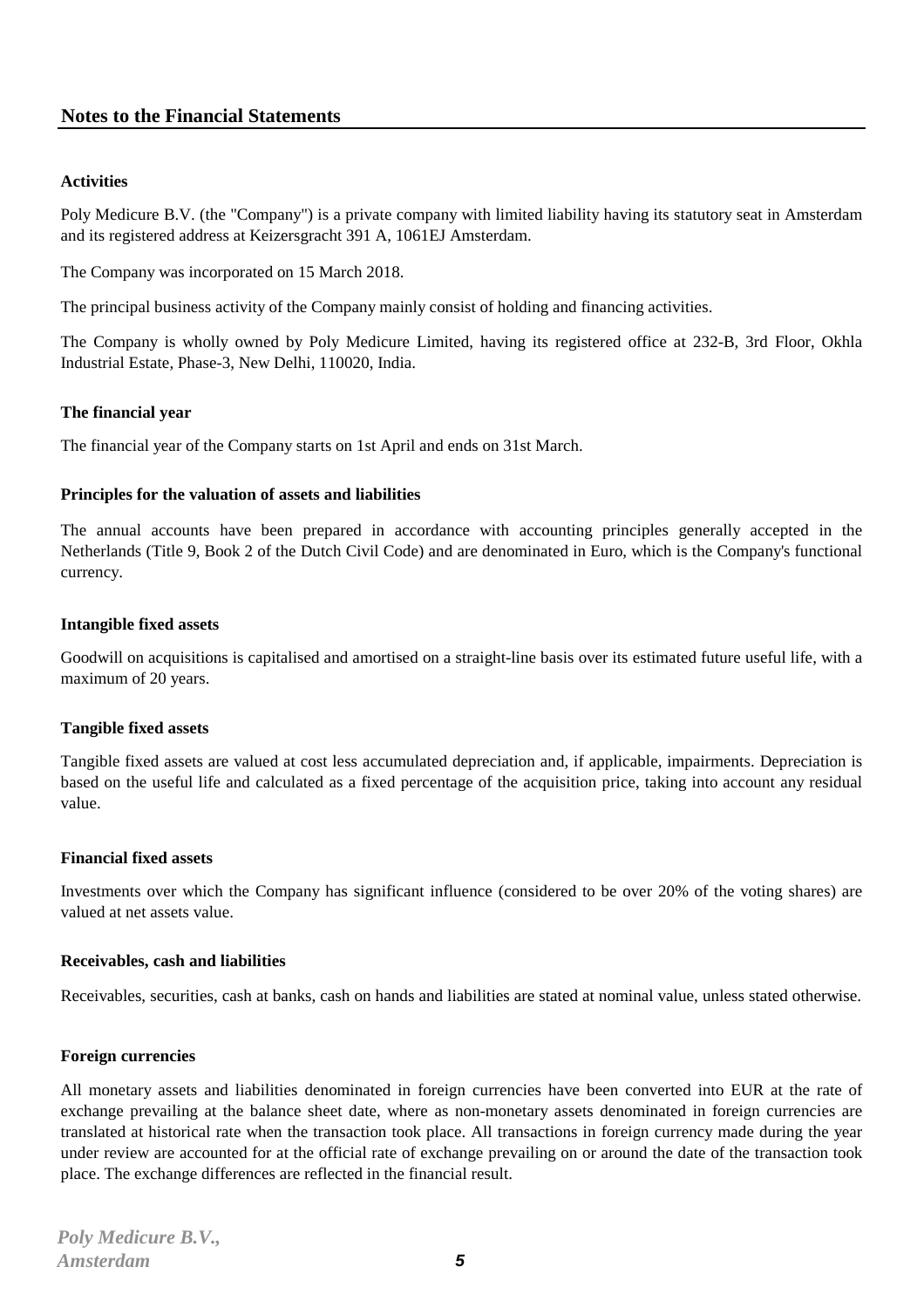# **Impairment**

As at each Balance sheet date, the Company reviewed the assets to determine whether there is any indication of impairment. If any such indication exists, the asset's recoverable amount is determined. An assets is subject to impairment if its carrying amount exceeds its recoverable amount. Impairment losses are recognised in the profit  $\&$ loss account.

# **Shareholders' equity**

Financial instruments that are designated as equity instruments by virtue of the economic reality are presented under shareholder's equity. Payments to holders of these instruments are deducted from the shareholder's equity as a part of the profit distribution.

Equity share capital consist of ordinary shares.

Financial instruments that are designated as a financial liability by virtue of the economic reality are presented under liabilities. Interest, dividends, income and expenditure with respect to these financial instruments are recognized in the profit and loss as financial income or expense.

## **Consolidation exemption**

The Company qualifies as a so-called ''small-sized company'' based on the requirements mentioned in Article 396, Title 9, Book 2 of the Netherlands Civil Code and therefore has not prepared consolidated accounts as permitted by Article 407.2, Title 9, Book 2 of the Netherlands Civil Code.

### **Principles for the determination of the result**

Profits on transactions are recognised in the year in which they are realised, losses are taken into account as soon as they are foreseeable.

Income and expenses denominated in foreign currencies are accounted for at the official rates of exchange prevailing on the date on which the transaction took place. Translation differences due to exchange rate fluctuations between the transaction date and the settlement date or balance sheet date are recognized in the profit and loss account.

# **Corporate income tax**

Tax on result is calculated by applying the current rate on the result for the financial year in the profit & loss account, taking into account tax losses carry-forward and tax exempt profit elements and after inclusion of non-deductible costs.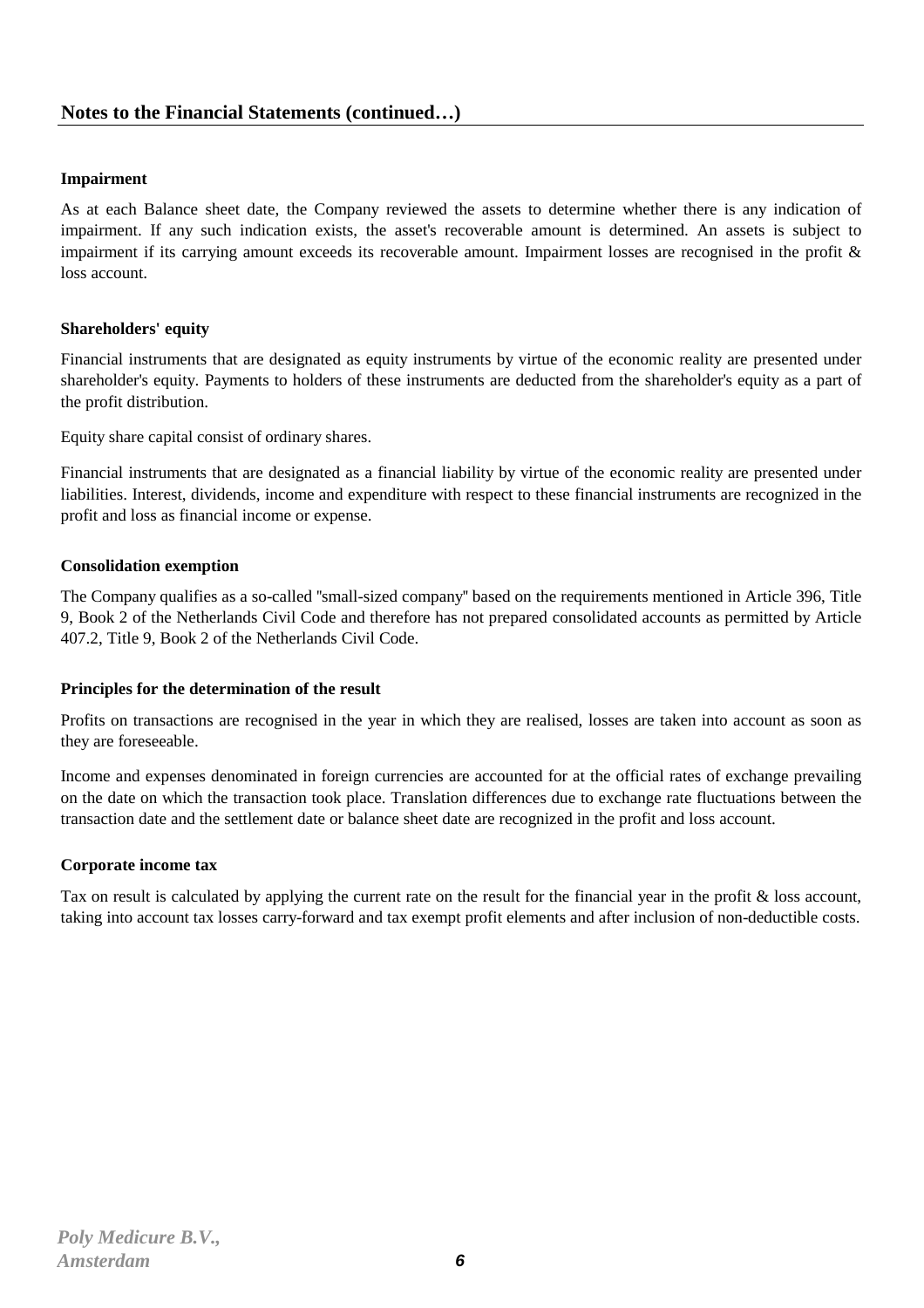|    |                                                  |     | 31-Mar-2021<br><b>EUR</b> | 31-Mar-20<br><b>EUR</b> |
|----|--------------------------------------------------|-----|---------------------------|-------------------------|
|    | <b>Fixed assets</b>                              |     |                           |                         |
| 1) | <b>Intangible fixed assets</b>                   |     |                           |                         |
|    | Goodwill                                         |     |                           |                         |
|    | Balance at beginning<br>Addition during the year |     | 3,475,942                 | 3,667,278               |
|    | Amortization                                     |     | (191, 336)                | (191, 336)              |
|    | Balance at closing                               |     | 3,284,606                 | 3,475,942               |
|    | Investment                                       |     | 3,826,725                 | 3,826,725               |
|    | Accumulated amortization                         |     | (542, 119)                | (350, 783)              |
|    | Balance at closing                               |     | 3,284,606                 | 3,475,942               |
| 2) | <b>Tangible fixed assets</b>                     |     |                           |                         |
|    | Computer & Laptop                                |     |                           |                         |
|    | Balance at beginning                             |     | 1,161                     | 1,467                   |
|    | Addition during the year<br>Depreciation         |     | (305)                     | (306)                   |
|    | Balance at closing                               |     | 856                       | 1,161                   |
|    | Cost                                             |     | 1,525                     | 1,525                   |
|    | Accumulated depreciation                         | 20% | (669)                     | (364)                   |
|    | Balance at closing                               |     | 856                       | 1,161                   |
|    |                                                  |     |                           |                         |

On 21 January 2019, the Company purchased a laptop for business use. The cost of the laptop was Euro 1,525 which will be depreciated over the period of 5 years.

## **3) Financial fixed assets**

## **3.1) Participation in subsidiaries**

| Plan1 Health Srl, Italy                                          | 100% | 1,024,524 | 673,808 |
|------------------------------------------------------------------|------|-----------|---------|
| The movements in NAV in subsidiary company have been as follows: |      |           |         |
| Beginning balance                                                |      | 673,808   | 553,283 |
| Share in result                                                  |      | 156,715   | 98,015  |
| Operational reserve                                              |      |           | 22,510  |
| <b>Revaluation reserve</b>                                       |      | 194,001   |         |
| <b>Total NAV</b>                                                 |      | 1,024,524 | 673,808 |

The Company purchased 100% share capital of Plan 1 Health Srl, Italy and paid Euro 3,468,600 and Euro 761,400 on 18 June 2018 and 6 March 2019 respectively. The purchase consideration includes Goodwill of Euro 3,826,725.

*Poly Medicure B.V., Amsterdam* **7**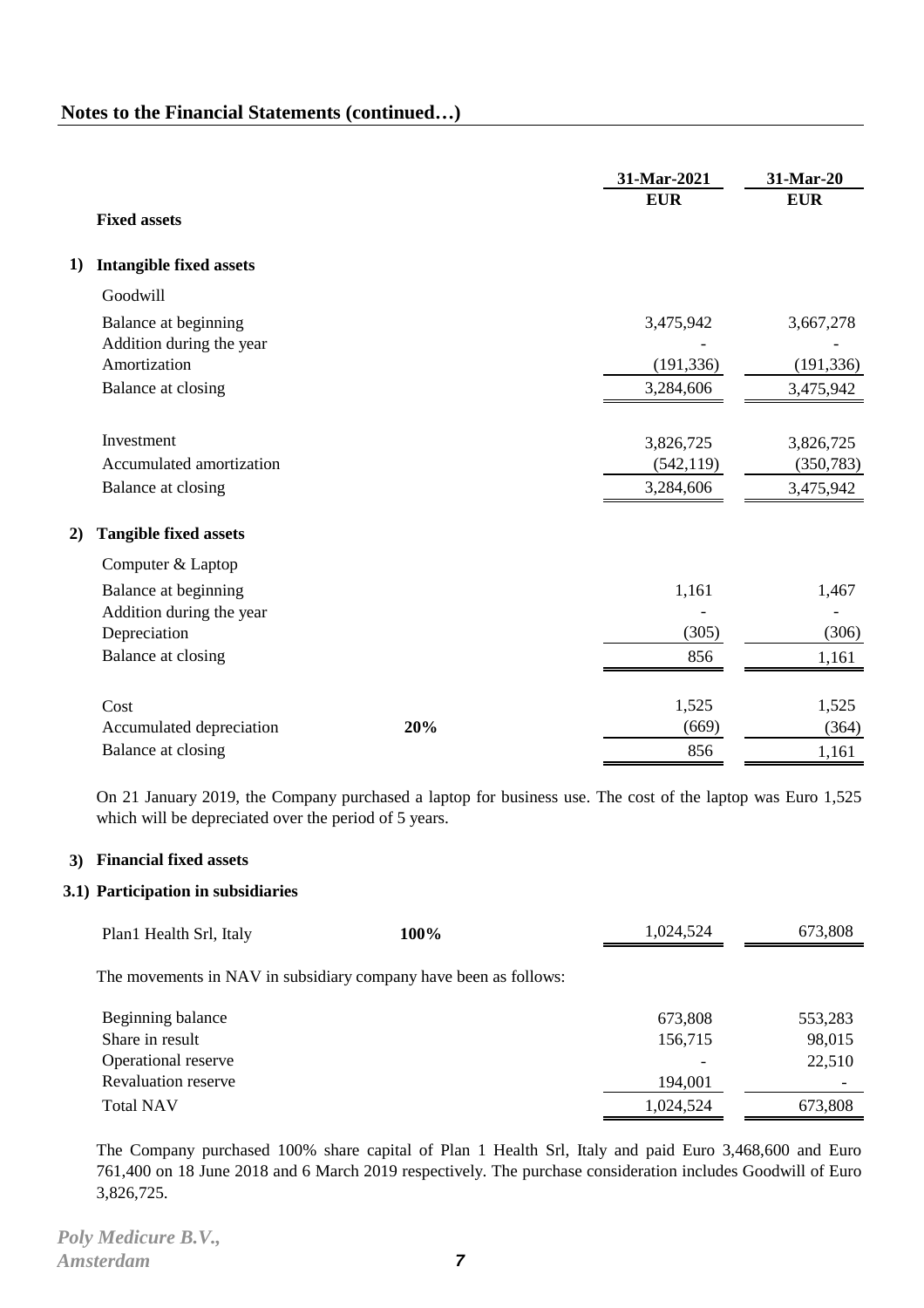|    |                                                                  | 31-Mar-2021 | 31-Mar-20  |
|----|------------------------------------------------------------------|-------------|------------|
|    |                                                                  | <b>EUR</b>  | <b>EUR</b> |
|    | <b>Current assets</b>                                            |             |            |
|    | 4) Receivables, including prepayments                            |             |            |
|    | Advance to supplier                                              | 200         | 200        |
|    | Receivable from Stefano Battaglia, Mario Zearo, Fabio Venturelli | 7,800       | 7,800      |
|    |                                                                  | 8,000       | 8,000      |
|    | 5) Other receivables                                             |             |            |
|    | Prepaid rent                                                     |             | 720        |
|    | Deposit on rent                                                  | 60          | 60         |
|    | VAT receivable                                                   |             | 151        |
|    |                                                                  | 60          | 931        |
|    | 6) Cash and cash equivalents                                     |             |            |
|    | <b>HSBC Bank - EUR</b>                                           | 5,438       | 7,310      |
|    |                                                                  |             |            |
|    | <b>Short-term liabilities</b>                                    |             |            |
| 7) | Short-term and accrued liabilities                               |             |            |
|    | Trade creditors                                                  | 50          | 921        |
|    | Accrued liabilities                                              | 5,876       | 5,148      |
|    |                                                                  | 5,926       | 6,069      |
|    |                                                                  |             |            |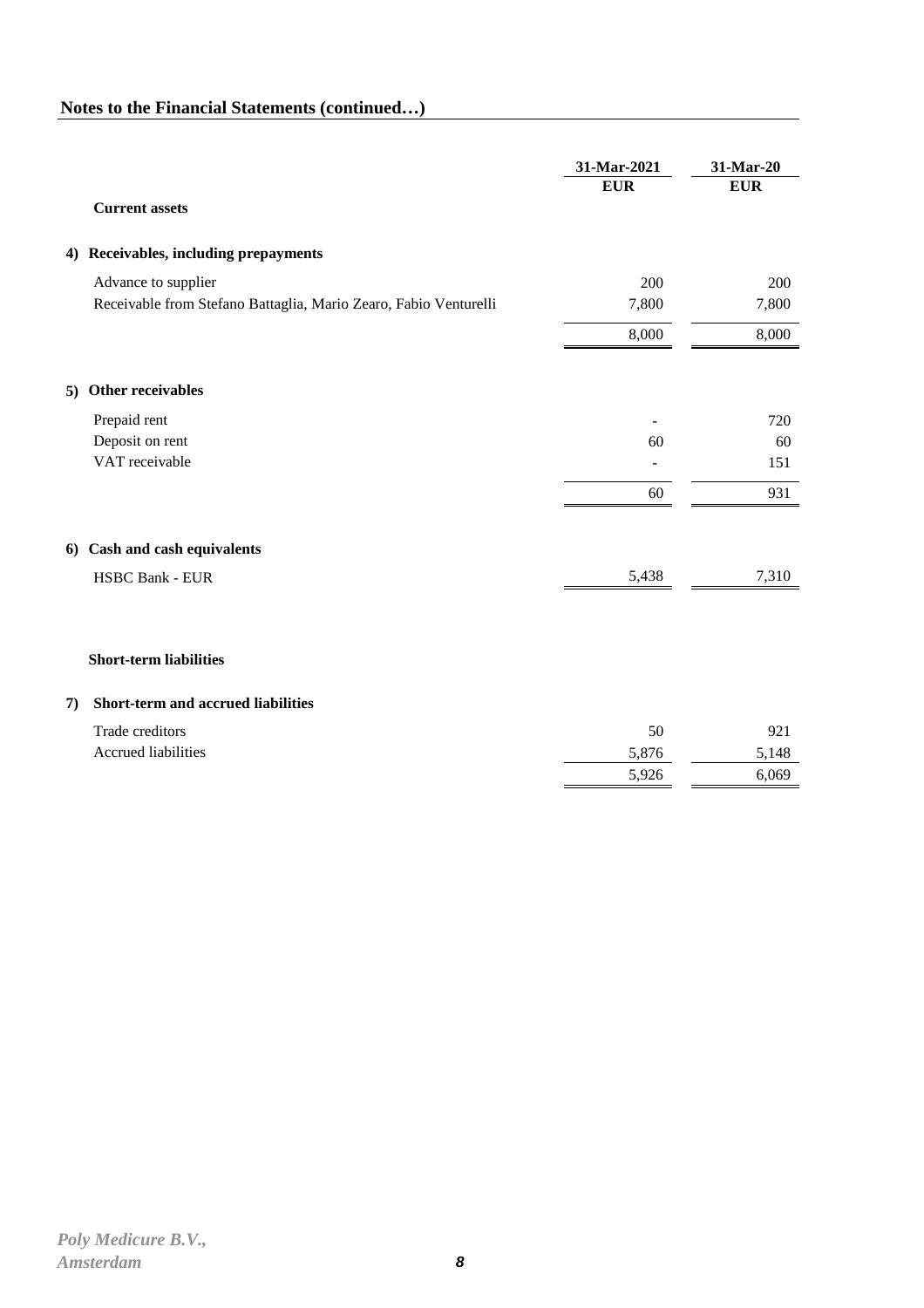### (In Euro)

#### **8) Shareholder's equity**

|                                    | <b>Share</b><br>capital | <b>Share</b><br>premium | <b>Revaluation</b><br>reserve | <b>Retained</b><br>earnings | <b>Result for</b><br>the year | <b>Total</b>         |
|------------------------------------|-------------------------|-------------------------|-------------------------------|-----------------------------|-------------------------------|----------------------|
| <b>Balance as at 1 April 2020</b>  | 1,230,000               | 3,075,000               |                               | (24, 663)                   | (119,255)                     | 4,161,082            |
| Movements during the year          |                         |                         |                               |                             |                               |                      |
| Allocation of result               |                         |                         |                               | (119, 255)                  | 119,255                       |                      |
| Adjustment                         |                         |                         | 194,001                       |                             |                               | 194,001              |
| Result for the year                |                         |                         |                               |                             | (37, 525)                     | (37, 525)            |
| <b>Balance as at 31 March 2021</b> | 1,230,000               | 3,075,000               | 194,001                       | (143,918)                   | (37, 525)                     | 4,317,558            |
|                                    | <b>Share</b><br>capital | <b>Share</b><br>premium | <b>Revaluation</b><br>reserve | <b>Retained</b><br>earnings | <b>Result for</b><br>the year | <b>Total</b>         |
| <b>Balance as at 1 April 2019</b>  |                         |                         |                               |                             |                               |                      |
|                                    |                         |                         |                               |                             |                               |                      |
|                                    | 1,230,000               | 3,075,000               |                               | (110)                       | (47,063)                      | 4,257,827            |
| Movements during the year          |                         |                         |                               |                             |                               |                      |
| Allocation of result               |                         |                         |                               | (47,063)                    | 47,063                        |                      |
| Adjustment<br>Result for the year  |                         |                         |                               | 22,510                      | (119, 255)                    | 22,510<br>(119, 255) |

The share capital amounts to  $\epsilon$  1,230,000 and consists of 1,230,000 ordinary shares with a nominal value of Eur 1 each.

#### **Appropriation of the result**

The Company's management proposes to add the result of the financial year under review to the retained earnings.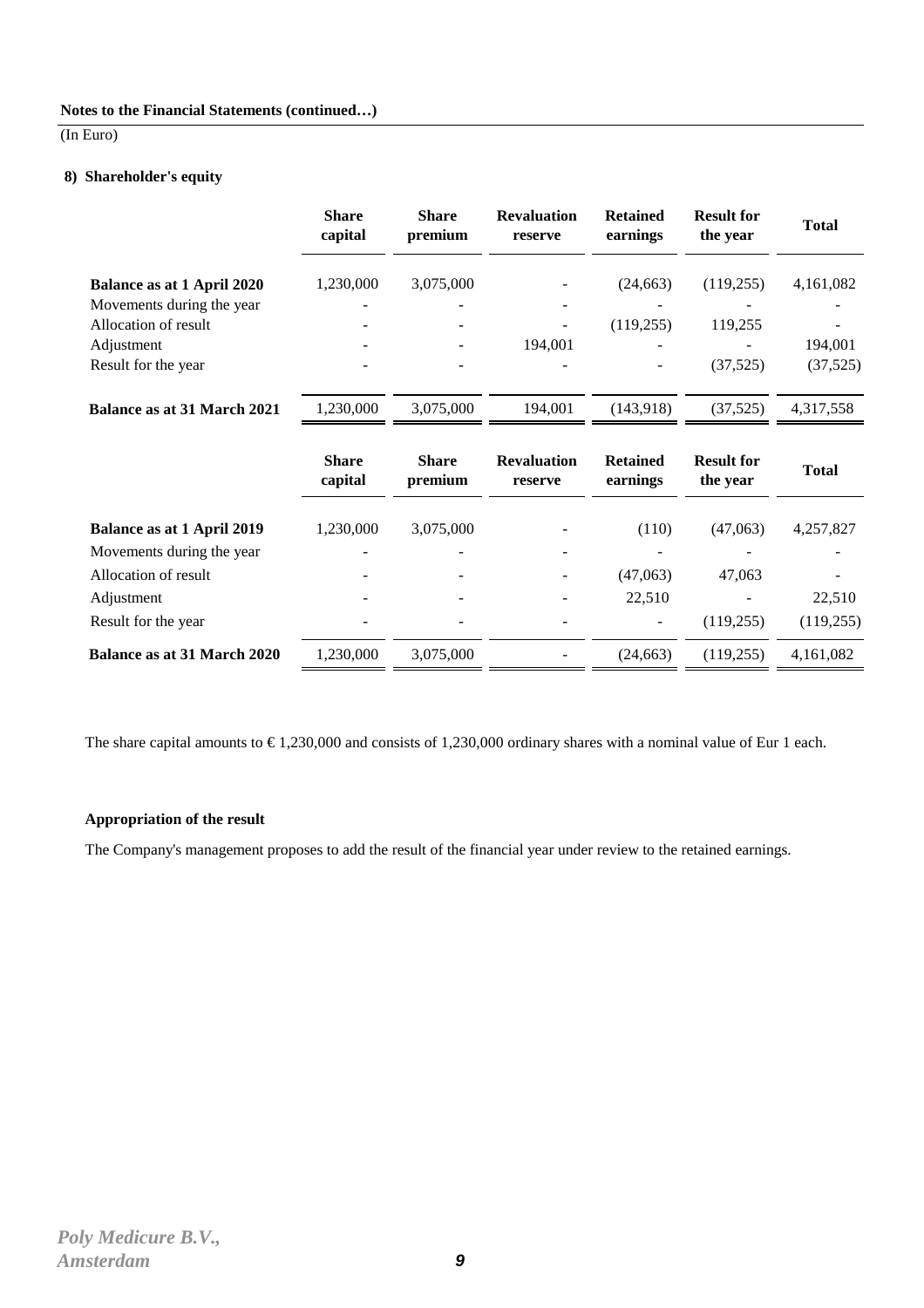|            |                                                                                              | 2020-21                     | 2019-20                                           |
|------------|----------------------------------------------------------------------------------------------|-----------------------------|---------------------------------------------------|
| 9)         | <b>Operating Income</b>                                                                      | <b>EUR</b>                  | <b>EUR</b>                                        |
|            | <b>Advisory Income</b>                                                                       | 7,000                       |                                                   |
|            |                                                                                              | 7,000                       |                                                   |
| <b>10)</b> | Other operating expenses                                                                     |                             |                                                   |
|            | <b>Bank</b> charges<br>Legal fees<br>Professional expenses<br>Rent<br>Post & courier charges | (3,003)<br>(5,876)<br>(720) | (3,057)<br>(1, 116)<br>(20, 655)<br>(720)<br>(80) |
|            |                                                                                              | (9, 599)                    | (25, 628)                                         |
|            | 11) Depreciation and amortization                                                            |                             |                                                   |
|            | Depreciation - Computer & Laptop<br>Amortization- Goodwill                                   | (305)<br>(191, 336)         | (306)<br>(191, 336)                               |
|            |                                                                                              | (191, 641)                  | (191, 642)                                        |
|            | 12) Results from subsidiaries                                                                |                             |                                                   |
|            | Result participation Plan1 Health Srl, Italy                                                 | 156,715                     | 98,015                                            |
|            |                                                                                              | 156,715                     | 98,015                                            |
|            | Average number of employees<br>During the financial year the Company had no employee.        |                             |                                                   |

#### *Directors*

The Company has three directors during the financial year (Previous year : three).

# Amsterdam

Sd/- **Director** Mr. Rishi Baid

**Sd/- Director** Mr. Alessandro Balboni

*Poly Medicure B.V., Amsterdam* **10**

**Sd/- Director** Mr. Himanshu Baid